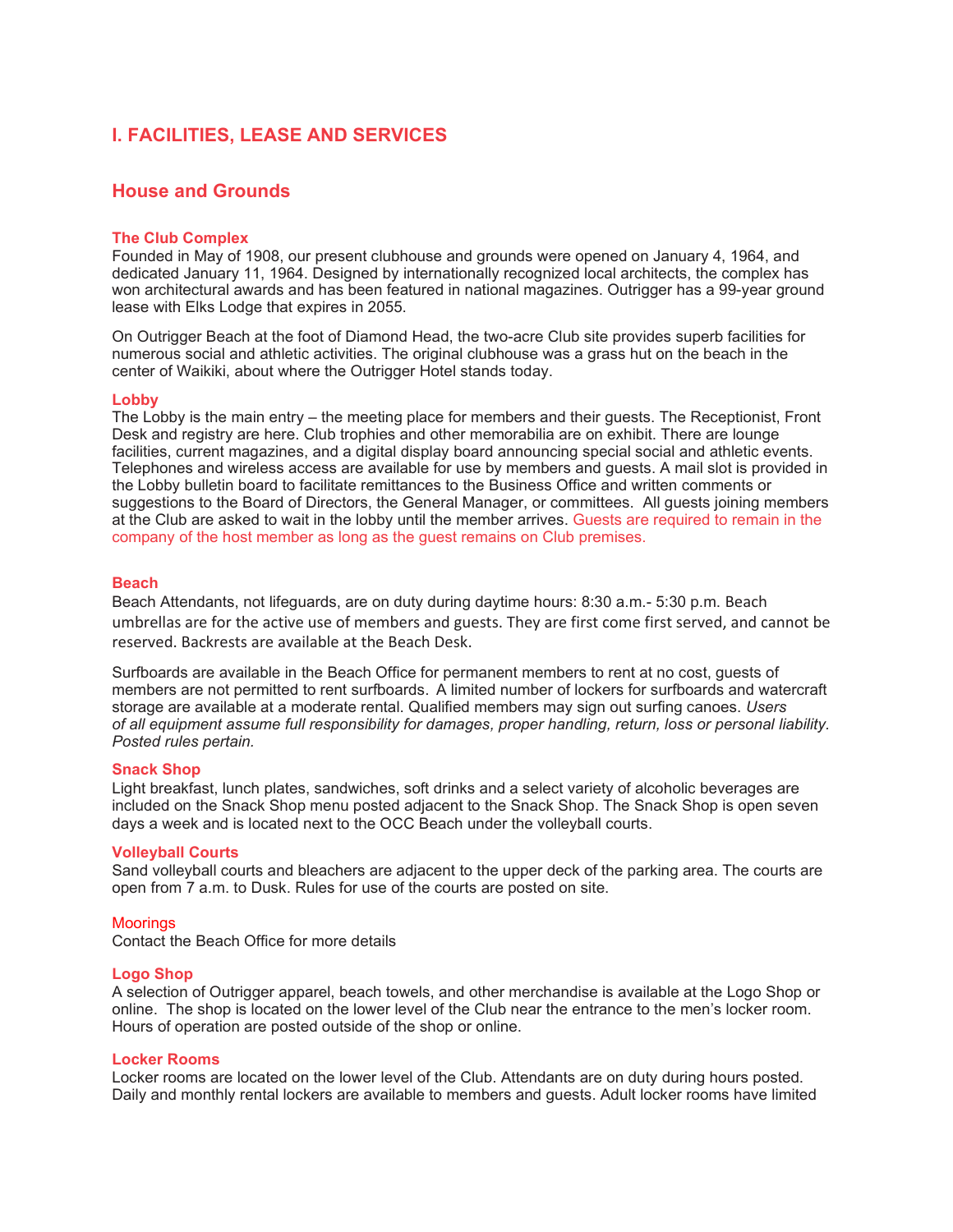exercise facilities.

# **Fitness Center**

Fitness Center is for permanent and temporary members only. Guests of members are not permitted to use the Fitness Center. Members must be 14 years old and older. Junior members ages 10-13 must be accompanied by an adult member. The Fitness Center is located at the end of the midlevel parking deck. Hours of operation are posted outside the entrance.

# **Parking**

Limited parking facilities, including a bike rack, are available in the Club garage 6:00 a.m. to midnight. Safety regulations are posted in the garage and enforced by parking facility attendants. Parking citations of \$25 will be issued to guests and members that fail to follow the parking guidelines.

## **Boardroom**

The Boardroom, where our Directors and committees hold their meetings, is on the lower level directly below the Lobby. Reservations to use the room for official Club business are to be made in advance with the Executive Office. This room also may be available to adult members for meetings and other activities by reservation. There is a charge for use of the Boardroom for non-Club related meetings.

# **Dining and Bar Service**

Please reference the "Dining Operations" one sheet insert for hours of operation in the Koa Lanai, Hau Terrace, Ka Mo'i Boathouse and the Snack Shop.

# Dress attire:

Koa Lanai, Hau Terrace, and the Ka Mo'i Boathouse: Casual dress permitted. T-shirts and athletic clothes may be worn; upper torso covering required for ladies and gentlemen. No wet clothing or swimwear. Footwear is required in the Koa Lanai.

Children: Children under the age of 8 are not allowed in the carpeted area of the Ka Mo'i Boat House at any time. Minors eight years of age or older may be allowed in the carpeted area at appropriate times to watch a sportscast provided they are in the company of and under the actual effective and responsible supervision of an adult member. Under no circumstances shall any minor be permitted to stand or be seated at the Bar.

Cellular Phones: The Club prohibits the use of cellular phones (for calls) in all dining areas. Phones can be used outside of the dining areas, on the beach, or in the lobby.

The term "phone" is broadened to include, laptops, tablets, or any other device that would interrupt other members enjoying the Club. Young children are permitted to use devices during service if the volume is low or they are using headphones.

Members are encouraged to use the Club for personal and professional engagements prior to the dining rooms opening for business. In the event that this includes the use of personal devices, please make sure that headphones are used at all times.

# **Private Party Facilities**

Accommodations for private parties may be arranged with the Catering Manager. Exclusive use of the Koa Lanai and adjacent private rooms may be available to a Club member or members of a group sponsored by a Club member.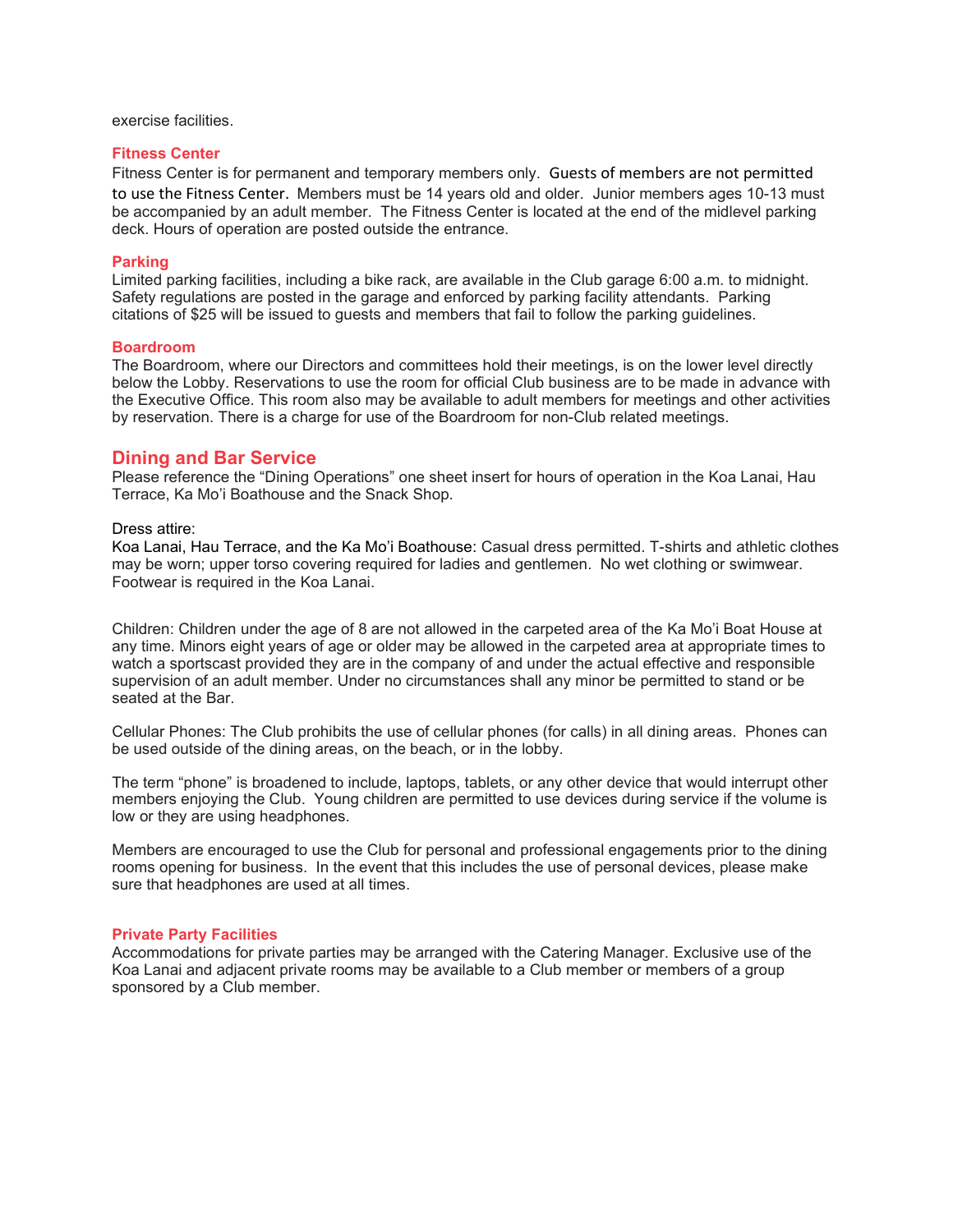# **II. SPORTS AND OTHER ACTIVITIES**

The Club was founded to perpetuate traditional Hawaiian water sports, specifically canoe and board surfing. Over the years organized athletic activities sponsored and actively promoted by the Club have expanded and include:

BEACH & WATER SAFETY CANOE RACING FISHING & BOATING FITNESS CENTER GOLF OC1 & KAYAKING PADDLEBOARD RUNNING & HIKING SAILING CANOE **SOFTBALL** SURFING SWIMMING VOLLEYBALL

# **Sports and Social Announcements**

Notices concerning Club sports activities and social functions, parties, special events and bridge games held during the year are announced on the Clubs digital display boards, in mailers, in the "Ama," and via e-mail.

# **Club Communications**

"Ama" is the Club's official publication. It is published bimonthly and mailed to the general membership, one copy to a family. Members are invited to submit material to the editor for possible publication. Personal items and snapshots especially are welcome. The Club's member website is available to all permanent members at [www.outriggercanoeclub.com.](http://www.outriggercanoeclub.com/) The website features a member directory, options to view statements, reciprocal club information, menus, Food & Beverage information, hours of operation and much more. Additional Club Communications include; weekly e-blasts, monthly newsletters, digital display board updates in the lobby and tunnel, and socials media posts.

# **III. ORGANIZATION AND COMMITTEES**

As a private nonprofit corporation, the Outrigger Canoe Club functions in accordance with the Club Bylaws approved by the membership. Copies of the Bylaws are available to members at the Front Desk and on the Club Website. Amendments must be approved by a majority of the Club voting membership at the Annual Meeting, scheduled in late February, or at any special meeting called for that purpose.

## **Board of Directors**

The Board of Directors consists of thirteen members elected from classes of membership entitled to vote. Members of the Board serve two-year terms and a maximum of three terms. Functions of the Board are set forth in the Bylaws.

## **Committees**

Standing committees are Admissions and Membership, Athletic, Building and Grounds, Entertainment, Executive, Finance, Historical, House, Judges of Election, Long-Range Planning, Nominating and Member Relations Committee. Athletic committees' function under the direction of the Club Captain. All chairpersons select their committees from eligible Club members subject to Board approval. Duties and responsibilities of standing committees are set forth in the Bylaws. Ad hoc committees are appointed as needed.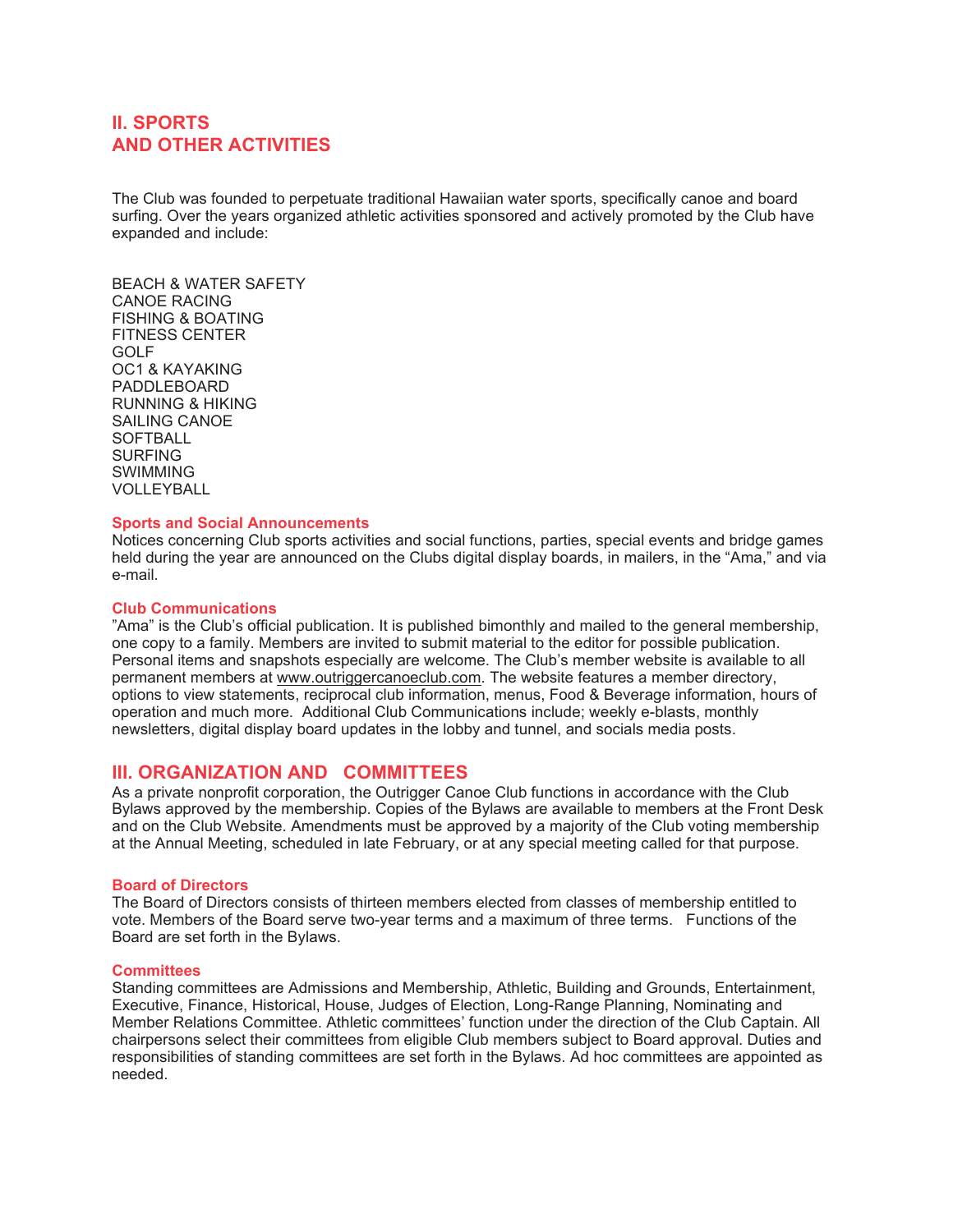# **Staff**

Outrigger Canoe Club key staff includes the General Manager/COO, Controller, Food and Beverage Director, Assistant Food and Beverage Director, Executive Chef, Athletic Director, Communications Directors, and Facilities Director.

# **IV. MEMBERSHIP**

# **Classes of Membership**

# **VOTING CLASSES**

- **• Senior Member:** (Refer to Bylaws).
- **• Regular Member:** Persons 30 or more years of age.
- **• Intermediate Member:** Persons 18 thru 29 years of age.
- **• Life Member:** (Refer to Bylaws).

# **NONVOTING CLASSES**

- **• Associate Member:**
- Spouses of a Senior, Regular, Life, or Intermediate Member.
- Persons 18 through 25 years of age who are:
- Full-time students (at least 12 credits) attending an accredited school or college. (Full-time main- land student may qualify for inactive status.) A document confirming student status must be filed annually with the business office.
- Noncommissioned officers on active military duty.
- **• Honorary Member:** (Refer to Bylaws).

# **Application for Membership**

- **• Junior Member:**
- Persons 10 through 17 years of age.
- **• Nonresident Member:**
- Persons who do not reside on the Island of Oahu for a cumulative period of six months during any 12 consecutive months.
- Annual dues entitle a Nonresident member to use the Club for 16 weeks per calendar year. For usage in excess of 16 weeks, monthly dues equivalent to the respective resident age classification will be charged for each month (or part thereof) the Club is used. Club use is not to exceed a total of 26 weeks a year.
- **• Service Member:**
- Commissioned officers of the Armed Services or Federal government officials while stationed in the State of Hawaii.
- **• Special Member:** (Refer to Bylaws).
- **• Guest:**

Persons eligible for Nonresident membership and sponsored by qualified Outrigger Canoe Club members (other than Junior or Inactive Members).

**• Reciprocal:**

Persons eligible for Nonresident membership who also are members of clubs having current reciprocal agreements with the Outrigger Canoe Club.

*For administrative purposes including Club notices, the use of "the permanent membership" denotes all classes of membership except Reciprocal and Guest Class.*

Applications for membership must be proposed by two voting members who have known applicant for at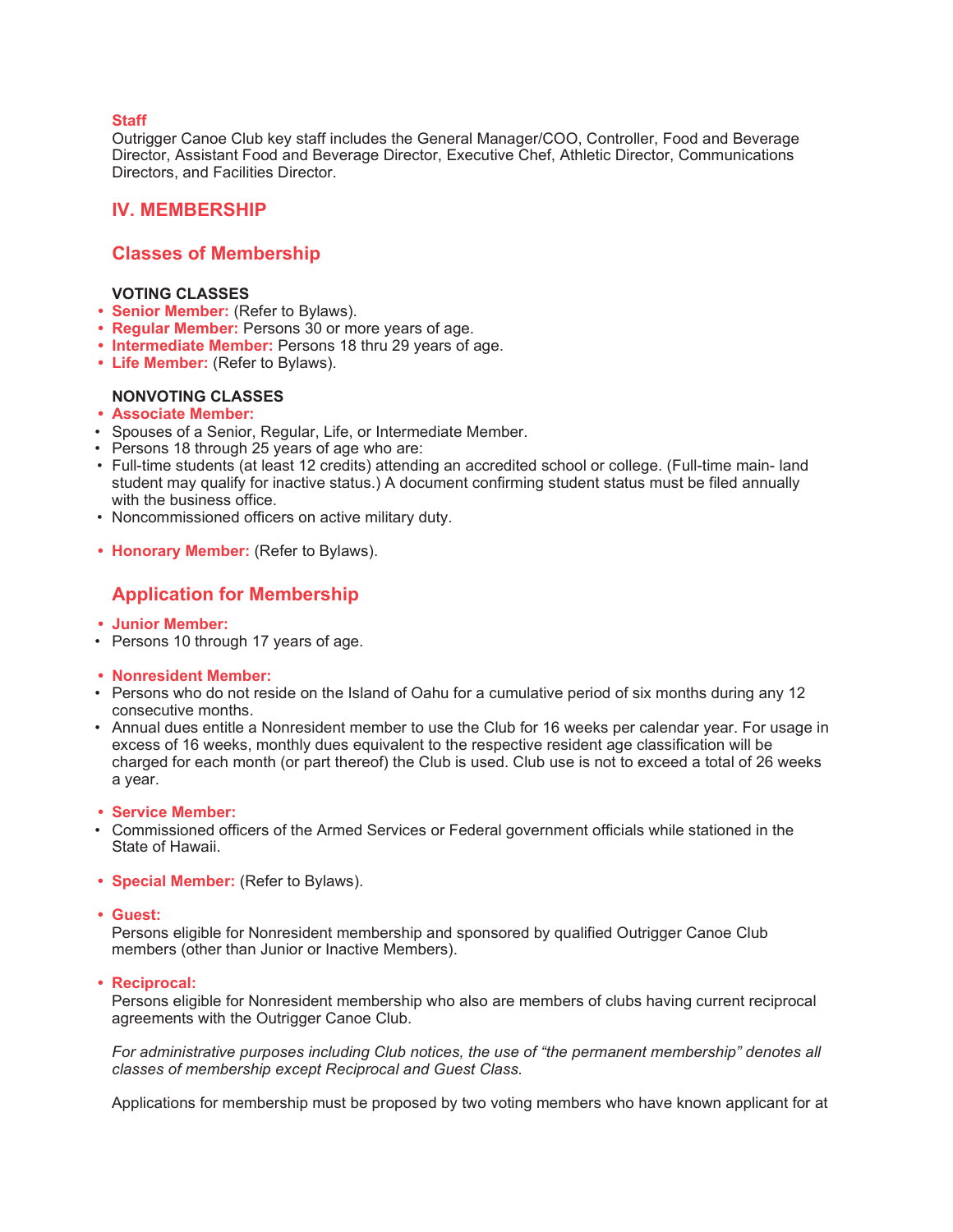least two years. Processing is in the order received.

- Sponsors of applicants must be voting class Club members in good standing neither sponsor shall be a director, officer, member of Admissions and Membership Committee, parent or close relative of the applicant.
- Applicants must be bona fide residents of the State of Hawaii for at least one year prior to application (Nonresident and Service applicants excepted).
- Proof of residency is required.
- Application forms may be obtained by the sponsor– not the applicant from the Admissions Secretary.
- Completed applications are processed under the direction of the Admissions and Membership Committee in compliance with the Bylaws.
- Names of applicants are posted on the Club bulletin board for 30 days and circulated to the general membership.
- After the sponsoring member and applicant (with spouse) have been interviewed, the application is voted upon by the Admissions and Membership Committee and by the Board of Directors.
- Privileges and dues begin upon the applicant's receipt of written notification of approval by the Secretary of the Club, acceptance by the applicant, and payment of the initiation fee.
- The sponsor traditionally arranges for welcoming the new member into Club membership and providing orientation assistance. Thereafter, the sponsor may be called upon to explain any alleged violations of Club rules, Bylaws or policies attributed to the new member, family or guests.
- Sponsors of applicants for membership may be called upon to explain any discrepancies or misrepresentations detected on an application.

Membership eligibility, initiation fees, and dues are subject to change and interpretation at any time at the discretion of the Board of Directors.

RECIPROCAL MEMBERSHIP applications may be applied for by reciprocal club members at the Front Desk by presenting current introductory credentials to the receptionist and completing the required application form.

GUEST MEMBERSHIP applications may be applied for by qualified Outrigger Canoe Club members requesting, completing and signing the required application at the Front Desk (telephone requests are not acceptable). The Board of Directors shall set at their discretion the maximum number of family units that a qualified member may sponsor at any one time.

## RECIPROCAL & GUEST MEMBERSHIP EXTENSIONS

Applications for extensions will be accepted at the Front Desk. Accounts must be cleared prior to the granting of an extension.

Membership privileges for an individual or family may not exceed 8 visits during any 12 consecutive month period at the discretion of the General Manager. (Extensions are subject to prevailing restrictions set by the Board of Directors.)

# **Identification Cards Membership Privileges**

A MEMBERSHIP CARD is issued to each member bearing the member's name, photo and membership number. The card is required to obtain all goods and services and may be used only by the person to whom issued. *Cards are non-transferable and subject to cancellation for cause at any time by the Board*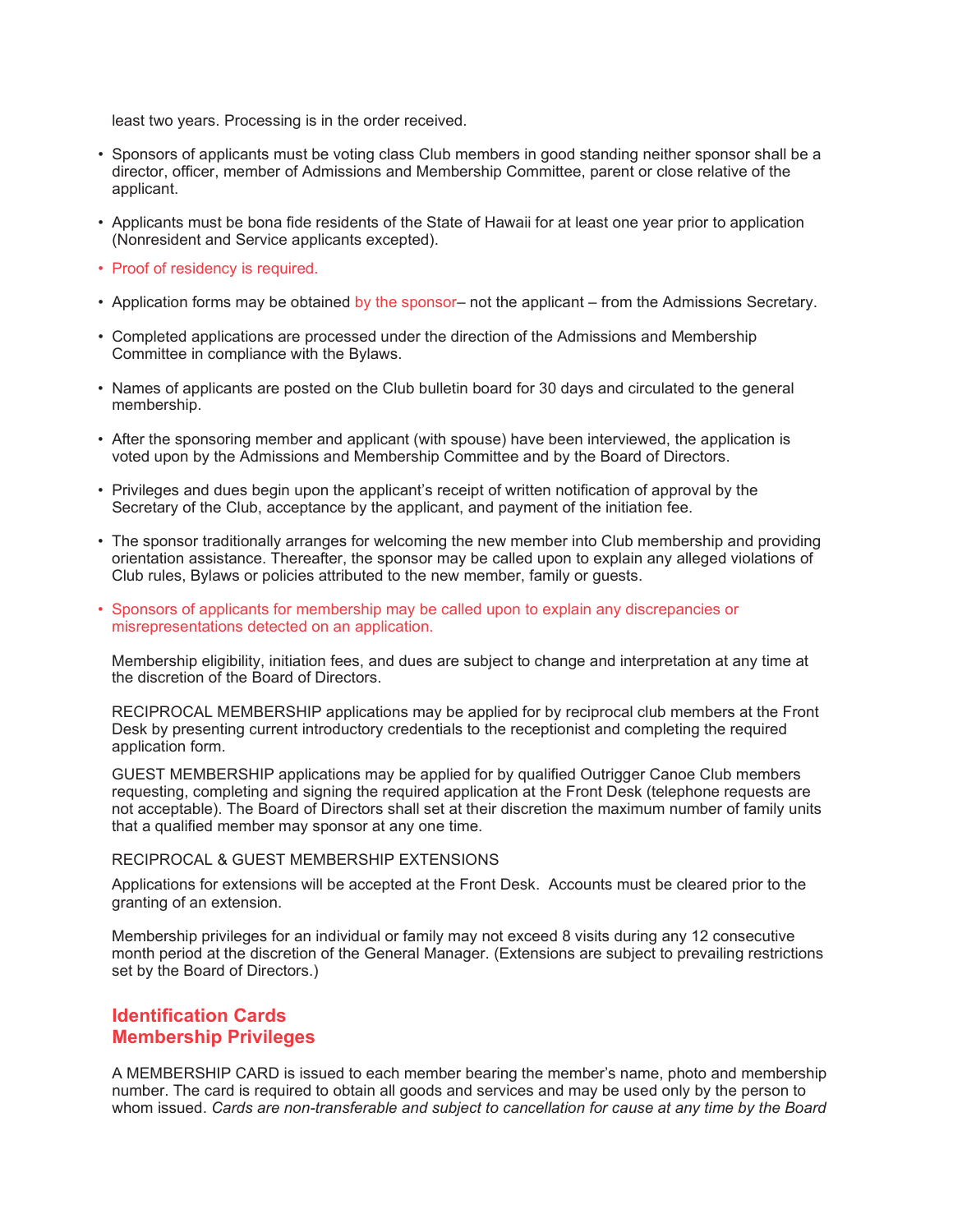## *of Directors.*

SPOUSE CARDS are issued to spouses of permanent members upon the member completing and returning to the receptionist at the Front Desk a spouse card application which is available upon request. Cards remain valid unless cancelled by the member with the Business Office.

MEMBERSHIP PRIVILEGES apply to the person whose name and photo appear on the membership card and as applicable that person's spouse and their children under 10 years of age when accompanied by the member.

SPOUSES OF MEMBERS holding a valid Spouse Card may use the Club facilities unaccompanied by their spouse, invite guests and sign chits on their spouse member's account.

THE PRIVILEGE OF SIGNING CHITS is reserved for the person whose name appears on the membership identification card and may not be delegated to anyone, other than spouses holding a valid spouse card, for any reason. *There are no exceptions.* Any violation, by children or others, is cause for automatic suspension of Club privileges.

MEMBERSHIP ENTITLEMENTS include the use of like private clubs around the world with which the Outrigger Canoe Club has agreements. A list of these clubs is available at the Front Desk and on the Club's website. Reciprocal privileges, charges and accommodations vary from club to club. Letters of Introduction will be issued to qualified members upon request by the Executive Office.

MEMBERSHIPS MAY NOT BE TRANSFERRED except as recommended by the Admissions and Membership Committee and approved by the Board of Directors. Information concerning authorized membership changes including transfers, inactive status, or termination is available upon request from the Business Office staff.

Upon the death of a member, a qualifying surviving spouse may apply for *transfer* of the membership, subject to the above paragraph. Meanwhile, the spouse may use Club facilities for two months without dues payment.

# **Absence and Hardship**

The Board of Directors at its discretion may grant inactive status to members in, but not limited to, the following: financial hardship, illness that prevents use of the Club for an extended period, or absences from Oahu pursuant to military orders or to attend school.

# **Membership Changes**

It is *each member's responsibility* and obligation to advise the Business Office in advance of a pending membership change due to:

- Age or marital status that makes a person ineligible for his or her present membership category. Expiration of a student, military or official status in the case of an Associate or Service Member.
- Change from inactive to active status for the summer by mainland students home on vacation.
- Any change of contact information including mailing address, E-Mail address, and phone number.
- Any other situation affecting membership status. The Board of Directors has the right to suspend or terminate the membership of any person for due cause upon written notice to the member at the address that appears on the Club records.
- Schedule of current initiation fees and monthly dues is available at the Front Desk upon request

# **V. HOUSE RULES**

**THE CLUB BYLAWS** empower the Board of Directors to regulate the affairs of the Club, set policies and establish rules of conduct on Club premises. Bylaws also assign responsibility for enforcement of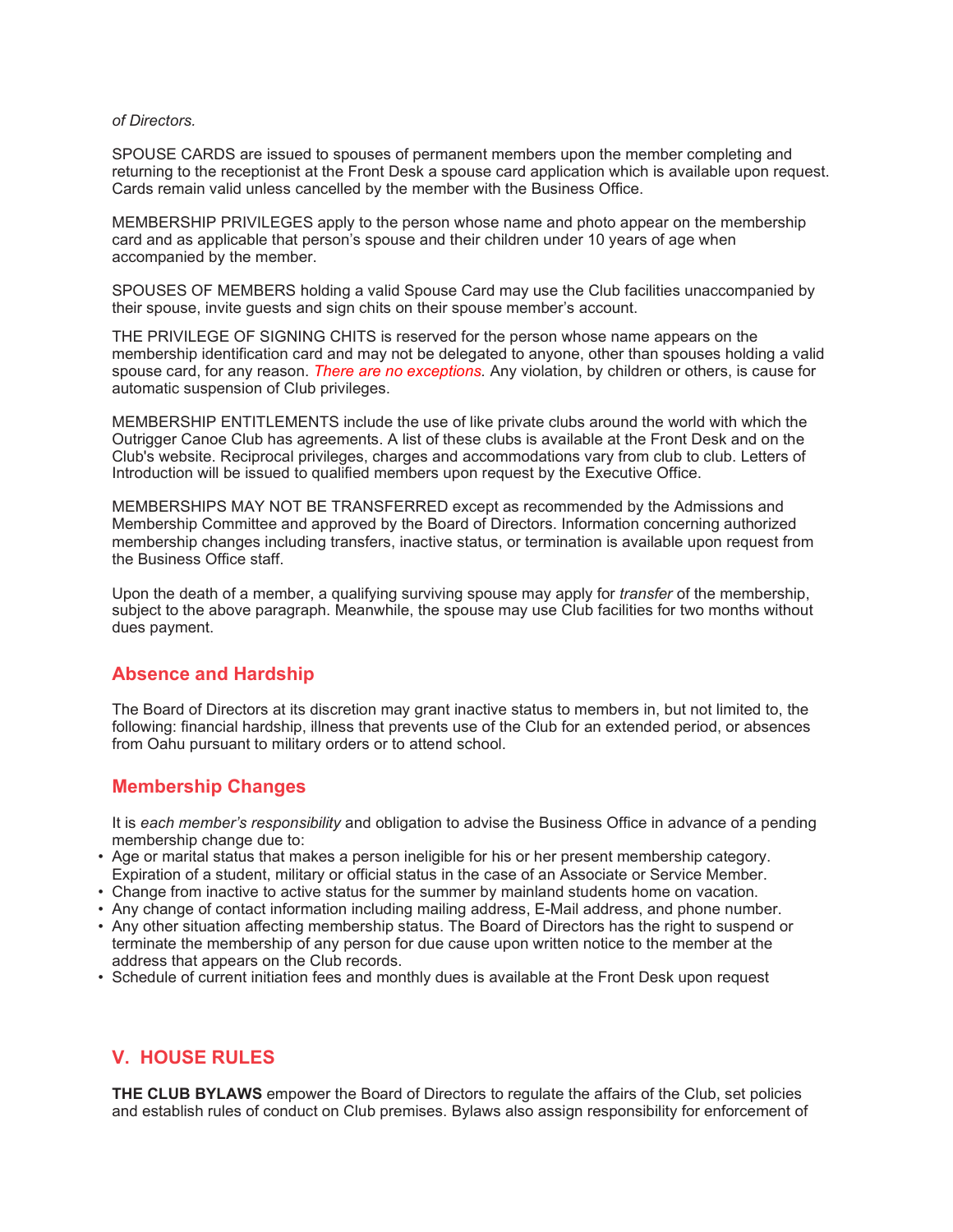## established rules to the Club management.

# *Significant REMINDERS follow:*

#### **Identification/Membership Cards**

*Each member's eligible child age 10 and older, dependent or family member (other than spouse), or guest using the Club more than twice in any one calendar month must have his or her own appropriate membership card and be billed accordingly.*

Club employees, by direction of the Board of Directors, are instructed to ask to see the membership card of anyone using the Club facilities if the person is not known, *and to report violations to the General Manager.*

Please do not feel offended if you, or a guest, are questioned by a Receptionist, Beach Attendant, Server, Parking or Locker Room Attendant or any other authorized Club employee, as the intent is to protect the Club from improper use.

*To protect our privileges and private Club status, members are obligated to report to the management any persons believed to be using the Club improperly.*

### **Guests**

Any member in good standing may bring guests to the club provided they are not persona non grata. *No guest shall use the Club more than two days in any one month.* This limitation does not apply to spouses of members. Members are responsible for determining their guests' eligibility. Guests are required to remain in the company of the host member as long as the guest remains on Club premises.

#### **Entry and Registry**

All members are required to sign in once a day when first entering the Club. This is necessary to preserve our private club status. The names of invited guests also are to be recorded on the sign-in register located inside the lobby entrance.

#### **Limitations**

Quotas may be established by the Board of Directors on the number of Reciprocal and/or Guest Members and their guests authorized at any one time. Attendance at certain Club functions by Reciprocal and Guest Members and *all* guests other than escorts of authorized single members may be limited. *The annual Christmas Party traditionally is closed to Reciprocal Members and Guest Members and all guests* other than spouses.

#### **Children**

Children under 10 years of age must be in the company of a responsible supervising adult member. *Effective control of children by parents or another accompanying adult member is mandatory.* Play pens or carriages may not be placed in dining areas or on the Outrigger Beach.

#### **Dress Code**

Club employees are instructed to refuse service in the Ka Mo'i Boat House, Koa Lanai and Hau Terrace to any person in improper attire.

#### **Wi-Fi and use of Laptops, Tablets & Other Electronic Devices**

Wi-Fi is available in the lobby area, along with the Hau Terrace, Ka Mo'i Boat House, and Snack Shop areas. Any device producing an audio signal must be used with earphones. The phone tables in the Lobby are not to be used for more than ten minutes when using a laptop, tablet, or other device.

#### **Alcoholic Beverages**

Alcoholic beverages shall be consumed only in designated Club areas. Strict compliance with established rules is essential for the protection of the Club's liquor license.

• No alcoholic beverages purchased from the Club are allowed on the public beach at any time.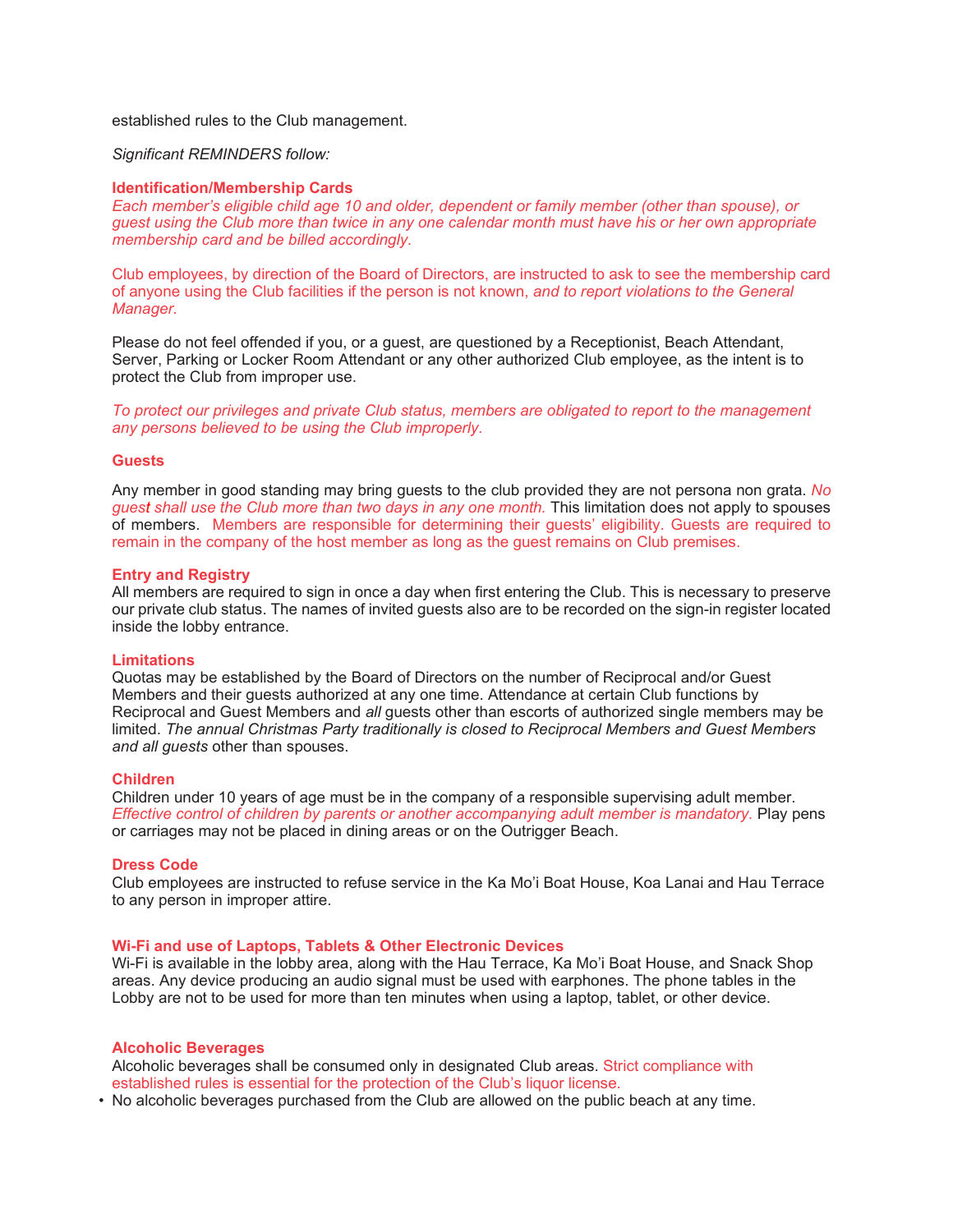- Persons under the legal drinking age are prohibited from purchasing, being served or consuming alcoholic beverages on Club premises.
- Club rules provide that no alcoholic beverages may be brought onto Club premises, including the volleyball courts and parking areas, or taken from the Club premises. No glass containers are allowed in sand areas including volleyball courts.
- *The laws of the State of Hawaii* are to be strictly enforced and Club employees are instructed to require legal identification where doubt exists as to age or bona fide affiliation with the Club, and to refuse service to anyone who appears to have over indulged.

# **Boardroom**

The Board of Directors has priority use of the Boardroom. Club committees and members are authorized use of the Boardroom for an approved activity at times specified and registered with the Executive Office on a first request, first reservation basis. There is a charge for use of the Boardroom for non-Club related meetings. The Club's Manager on Duty is authorized to unlock the room and thereafter secure it only for an approved activity. Furnishings will not be removed or rearranged without permission of the General Manager. Only beverages and/or foods authorized for approved activities are allowed. Minimum dress code, no tank tops or swimwear.

## **Table Restrictions**

The Club asks that all tables in the Koa Lanai, Hau Terrace, and the Ka Mo'i boathouse be reserved for food and beverage operations during posted service hours. Prior to service, members are welcome to enjoy the use of the tables for work, school, socializing, reading, or table games. Special events are often taking place. Please see the front desk for event details.

## **Television**

Viewing in the Ka Mo'i Boat House is limited to selected athletic and special events preprogrammed by the management. Equipment is to be handled and adjusted only by authorized Club employees.

# **Snack Shop**

Snack Shop users are asked to dispose of all utensils and debris in containers provided and to help keep tables clean.

## **Smoking Restrictions**

Smoking is not permitted anywhere on the Club's premises except for the top level of the parking garage.

## **Lobby**

Persons in swimwear are not to loiter in the Lobby. No food or beverages allowed. Reading material provided is not to be removed. Surfboards and other large articles are not to be transported through the Lobby.

# **Water Safety**

Members are responsible for their own good behavior and safety on the beach and water area fronting the Club. Parents, or other adult member hosts, shall at all times accompany all guests and all children under the age of 10 and shall be responsible for their behavior and safety on the beach and in the water. Rules are posted. Jumping off of the wall into the water is not permitted. The member host of organized gatherings of 15 or more minors under the age of 18 using the beach shall hire an outside lifeguard.

## **Locker Rooms**

The locker room designated "Senior Men" is restricted to use of males 18 years and older; the "Junior Boys" locker room is for males under 18. The "Senior Women" locker room is for use of females age 18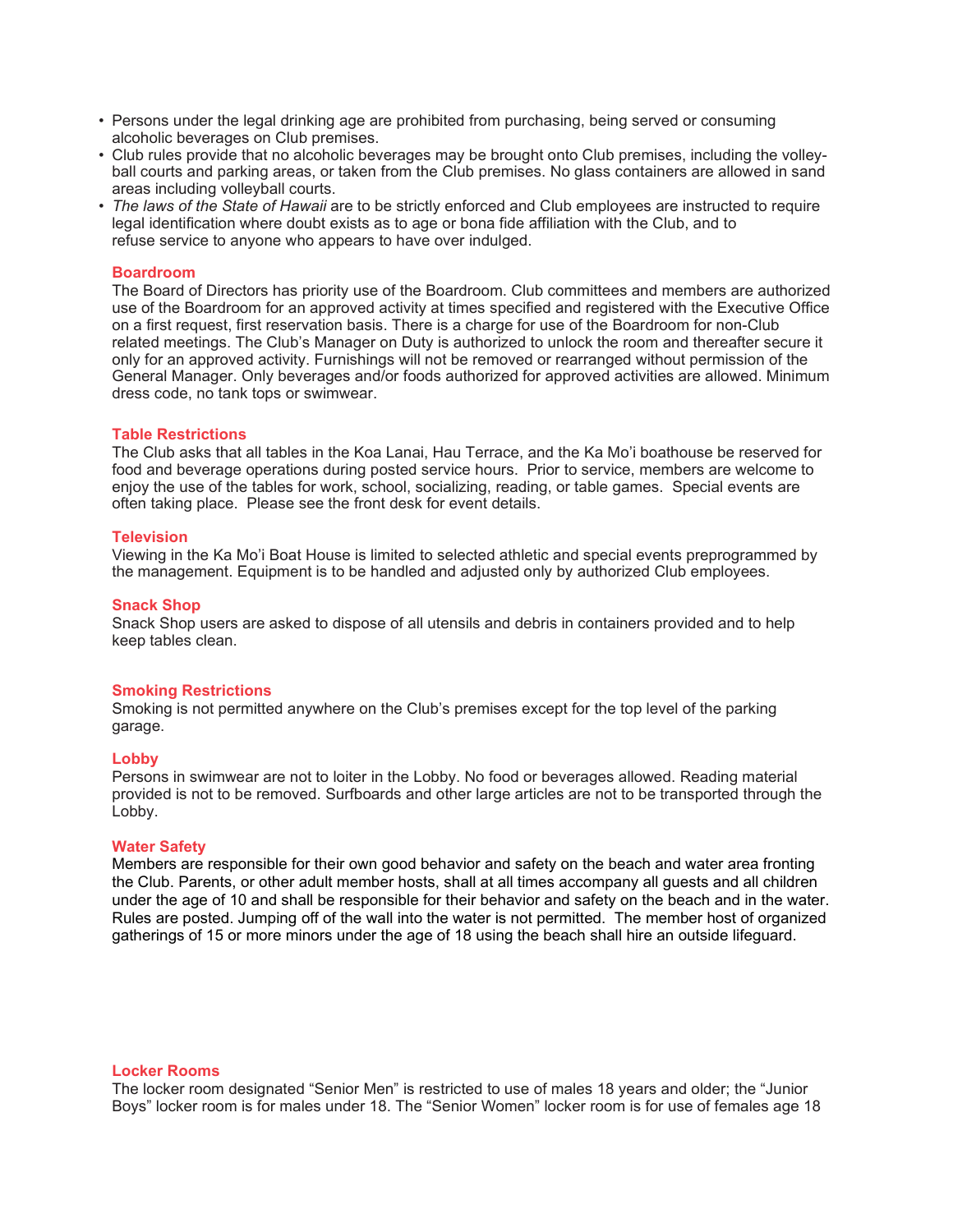and over; the "Junior Girls" locker room is for females under 18.

Children under age nine may use the senior locker rooms when accompanied by and under the supervision of an adult. Children between ages 6 & 9 must be accompanied by an adult of the same gender. Children nine years and older must use the junior locker rooms. No food or beverages allowed; no smoking. Conserve water when using showers. *Towels are not to be taken from locker rooms.* Other rules are posted.

# **Rest Rooms**

Swimwear is prohibited in the "Wahine" and "Kane" restrooms adjacent to the Koa Lanai area.

# **Parking**

Cars of members (except Reciprocal and Guest Members) must bear a current Outrigger Canoe Club parking decal in the prescribed manner. Decals and instructions are available to authorized members from the Receptionist at the Front Desk.

- Reciprocal and Guest Members must get a temporary parking pass from the front desk before parking.
- For other cars without a current parking decal, including cars of authorized guests, limited parking is available.
- Reservations for guest parking are required in advance by the host member contacting the Receptionist or the Parking Attendant.
- *Overnight parking – is not permitted without prior explicit permission of the General Manager; violators will be fined \$25.00 per day.*
- Safety regulations are posted in the garage. Violators will be denied Club parking privileges. Parking Attendants are required to report the license numbers of cars ignoring stop signs and other safety regulations. Pedestrians have the right of way. Speed limit is 5 mph!
- *Members and guests that do not park in the lines will be issued a \$25 parking citation that will be added to their monthly bills.*

## **Pets**

Animals are not allowed on the Club grounds or in the clubhouse. *Do not feed birds, please! Bona fide service animals are the only animals allowed on property. Service animals must be registered with the Management Office.* 

## **Restricted Areas**

Members or guests are not permitted in the Kitchen, Storeroom or Business Office except on official Club business or when accompanied by a member of the management staff.

## **Valuables**

The Club assumes no responsibility for personal valuables or other belongings. Valuables should be secured in lockers at all times while using the Locker Room facilities.

## **Personal Effects**

Personal effects are not to be left on Club premises except under specific arrangements with the Club management. A lost and found service is available at the Front Desk. Owners of equipment such as surfboards, kayaks, surf skis, canoes, etc. left on Club premises without the consent of the management will be subject to applicable daily fines.

## **Responsibility for Storage**

All private property left or stored on the Club premises shall be at the sole risk of the owner though rental be paid therefor.

# **Rental of Equipment**

No member or employee owning or having the use of any boat, canoe, surfboard or other equipment which is stored regularly or intermittently on Club premises shall use or the use of the same for hire unless permitted and in accordance with conditions imposed by the Board of Directors.

## **Bulletin Boards in the Locker Rooms**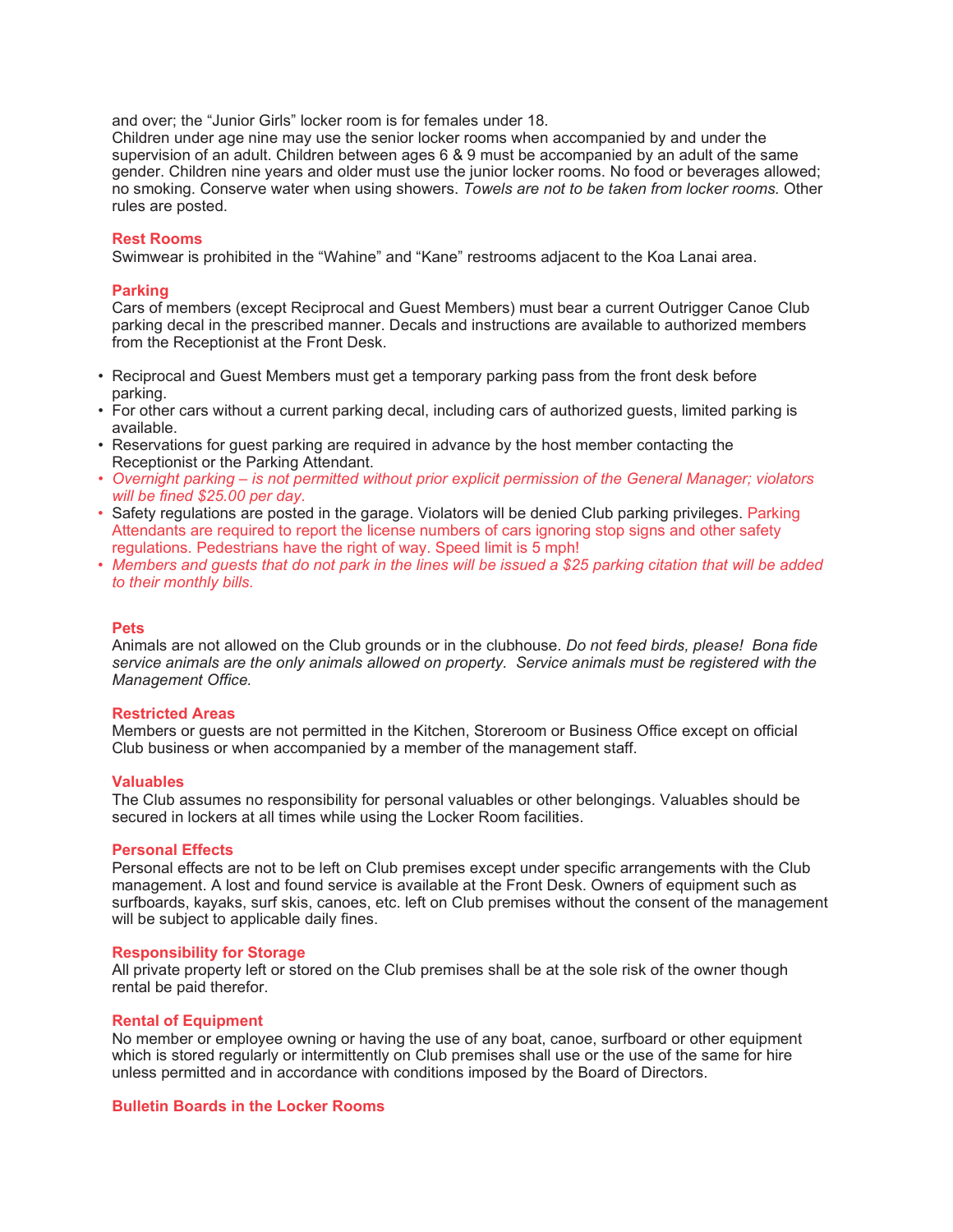Signs, posters, notices or advertisements for other than authorized Club related functions and activities are not permitted anywhere within the Club. Items posted on Club bulletin boards are to be coordinated with and approved by the Club Manager. *Official committee postings are to be coordinated in advance with the Executive Office.*

# **Tickets/Club Event Reservations**

Events and Club reservations will be charged to the members account the day of the event. Refunds will not be made unless reservations are cancelled at least 48 hours prior to the scheduled time of the event.

# **Christmas Fund**

An employee's Christmas Fund has been established by the Board, with stipulated amounts for each membership classification. A member may contribute more or less than the suggested amount. If a member does not wish to contribute, the Business Office must be notified in writing by November 15. Otherwise, the contribution will be billed.

# **Charge System**

The Club operates on a charge system: *no cash.* The server receives a 15% gratuity on food and beverages (the member has the option of increasing the gratuity amount to either 18% or 20%), which is added to monthly bills. Please take a copy of your chit as it will help you to reconcile your monthly statement. No tips outside of gratuity in the dining rooms shall be offered to any employee or be accepted by the same.

## **Billing and Statements**

The applicable State general excise tax is added to all bills, in addition to the servers' gratuities. *Reciprocal and Guest Members are charged 25% of the gross amount of their bills as dues. F&B discounts will be reflected on the amount posted to the members account, not the actual chit provided by the Outrigger Staff.*

## **Taxes**

Any tax on any cost or expense of membership shall be borne by the holder thereof. Added from bylaws.

The sponsoring reciprocal club is responsible for unpaid Guest membership accounts, up to \$500.00, whereas a sponsor member is liable for all unpaid Guest charges.

# **Payment of Indebtedness**

Dues, assessments and other debts shall be due and payable upon the 1st day of each month at the office of the Club and shall become delinquent if unpaid by the 15th of the following month. Payments received by the Club on the 15th, either during or after working hours or on a holiday or weekend, shall be posted as received on the 15th. If unpaid by that date the delinquent amount and name of the member owing same shall be posted on the Clubs digital display board.

## **Delinquent Penalty, Suspension of Credit and Club Privileges**

Any delinquent indebtedness shall automatically cause suspension of credit and all Club privileges of the member owing same until such Indebtedness is paid in full. Further, a one-time penalty of 5% shall be charged such delinquent indebtedness. The Board has established a "Bad Debt Policy." The business office can provide more details on this if needed. *Payments received by the Business Office on the 15th either during or after working hours shall be posted as received on the 15th. If unpaid by the 16th, delinquent amount and name of the member owing same shall be posted on the digital display board in the lobby, a delinquent penalty imposed, and all Club privileges and further credit suspended.*

## **Commercialism**

- No member or guest shall be approached on Club premises for business purposes except by invitation.
- No petitions shall be circulated, nor subscriptions, funds or donations solicited unless expressly authorized by the Bylaws.
- The use of the Club's name, stationery, address or telephone number for business purposes is prohibited.
- The facilities of the Club are not to be used for any commercial purposes or for conducting any TV,